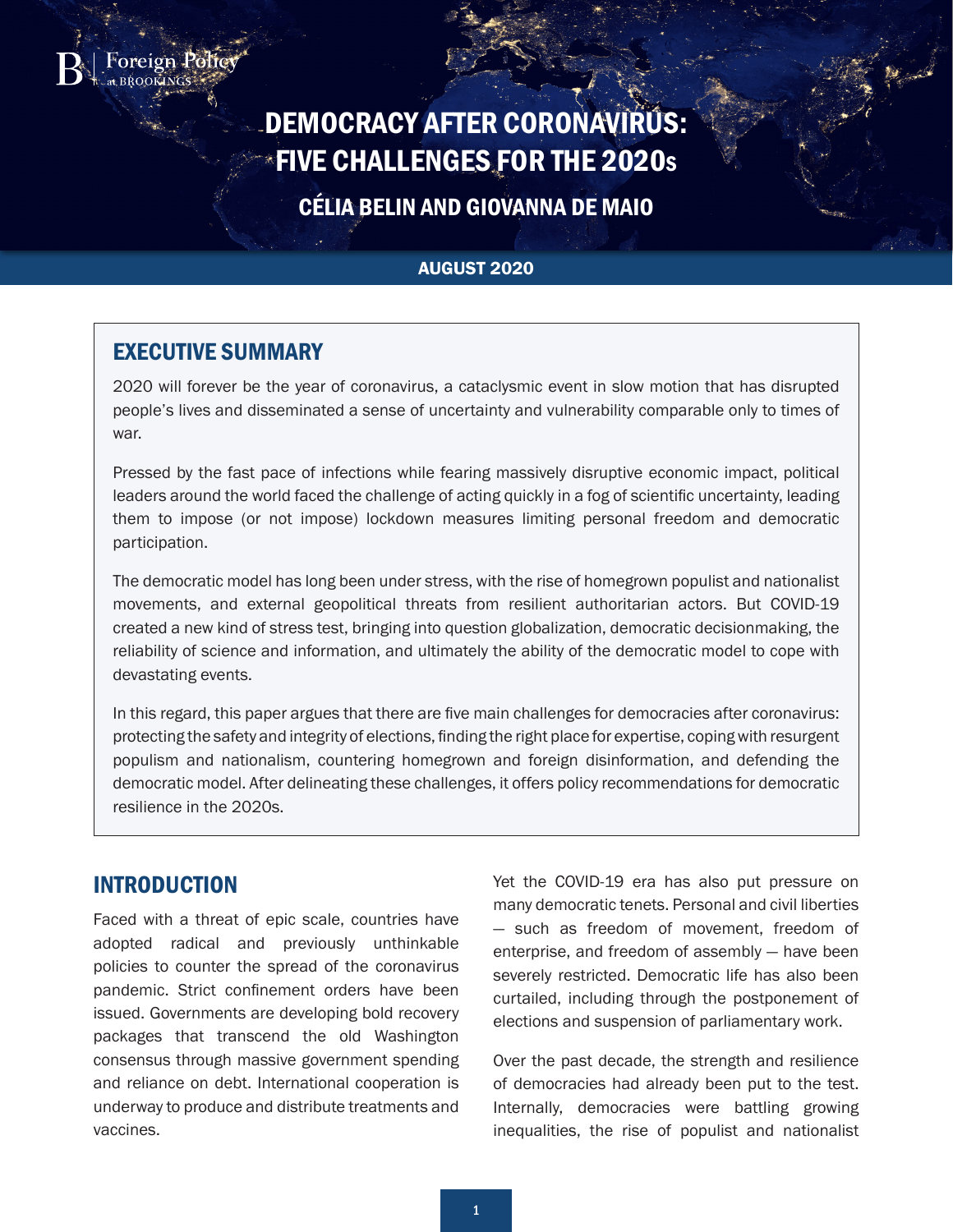<span id="page-1-0"></span>forces, and disruptive technologies, all in the wake of the 2008 global economic crisis. Externally, they were faced with increasing economic, technological, and geopolitical challenges from resilient authoritarian powers. Many of these challenges were magnified by the COVID-19 crisis. To contain the outbreak, countries sealed themselves off with protectionist measures. Preexisting social and economic inequalities have been exacerbated. Disinformation flourished over scientific uncertainty regarding the virus and its treatments. Digital surveillance that impinges on civil liberties has been employed to track the spread of the coronavirus and prevent future outbreaks. Popular dissatisfaction with crisis management has fueled anti-establishment sentiments.

It is far too early to predict the toll that the virus and policy decisions to counter its spread will take on our democratic life. But the first half of 2020 already sheds light on some of the most pressing challenges to democracies in a world reshaped by COVID-19. Five particularly salient ones are: protecting the safety and integrity of elections, finding the right place for expertise, coping with resurgent populism and nationalism, countering homegrown and foreign disinformation, and defending the democratic model.

## PROTECTING THE SAFETY AND INTEGRITY OF ELECTIONS

While Europe and the world were on lockdown, elections have been modified, postponed, and canceled in light of the health risk posed by the pandemic.<sup>1</sup> Italy's spring regional elections were postponed until fall.<sup>[2](#page-7-0)</sup> In the United Kingdom, local and mayoral elections set to take place in May were pushed back a year[.3](#page-7-0) In the United States, 16 states and one territory (Puerto Rico) postponed their primary elections — some several times[.4](#page-7-0)

Those who went ahead with voting faced criticism. In France, the government decided to maintain the first round of municipal elections on March 15, even though the virus was already taking a toll.

This led to low turnout (abstention climbed almost 20 points since 2014 to a record 55.4% in 2020) and a heavy political penalty for the government.<sup>[5](#page-7-0)</sup> Two days after voters went to the polls, the country entered a lockdown. The second round finally took place on June 28, registering once again record abstention (only 41.6% participation), reflective of both a political crisis but also of high fears of the pandemic.<sup>[6](#page-7-0)</sup>

But postponement does not suffice. The prospect of recurring waves of COVID-19 forces a discussion on alternative modes of voting. Voting by internet is not yet considered safe; meanwhile national and local authorities remain reluctant to deploy a vote-bymail system due to uncertainty about the pandemic wave. Nonetheless, in the German state of Bavaria, the increase in turnout for the March 15 municipal elections (58.5% participation, which was up by 3.5 points compared to 2014) was credited to a higher percentage of voters sending in postal ballots.[7](#page-7-0) The second round was held entirely by mail. Conversely, in Poland, presidential elections scheduled for May 10 were postponed at the last minute, ostensibly due to concerns over the untested mail-in ballot system.<sup>8</sup>

The U.S. general elections in November will be a major test of American democracy's health. Although postal ballots could help reduce the public health risk at the time of voting, some Republicans, following President Donald Trump's inclination, oppose them, claiming they would increase voter fraud. While some states eased rules to allow more voters to cast an absentee ballot in primaries this spring and in November, $9$  Trump threatened to withhold federal funding from Michigan and Nevada for efforts to expand postal voting, and has declined to approve emergency funding for the U.S. Postal Service.<sup>10</sup> Similarly, Republicans in Wisconsin blocked efforts to delay the April 7 primary[.11](#page-7-0) Although 10 states held primaries on June 2, many voters did not receive ballots in time, leading to delayed results.<sup>12</sup> As for November 2020, a suboptimal and underfunded mail-in voting option may result in delayed results for the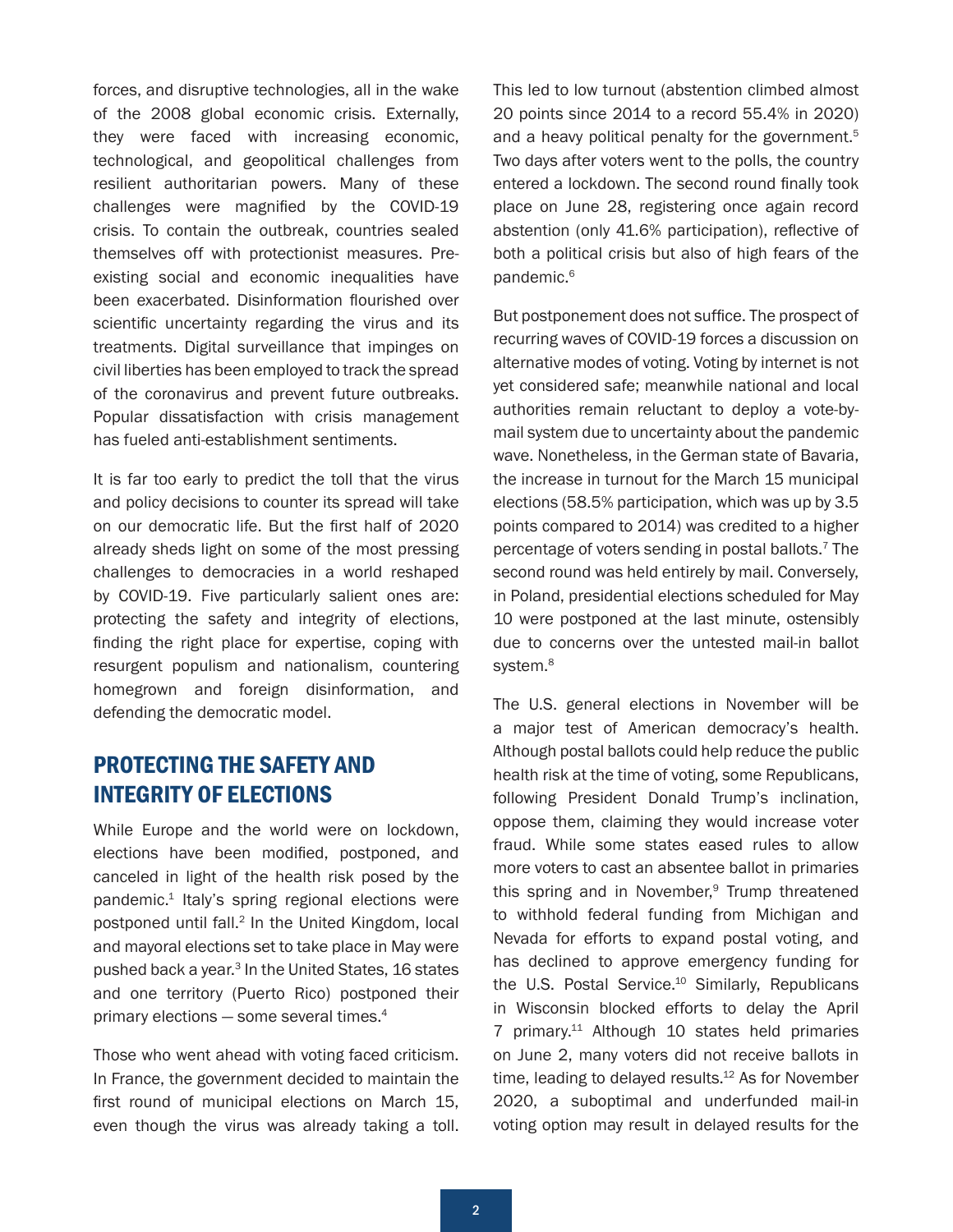<span id="page-2-0"></span>general elections, further weakening the legitimacy of a process already damaged by the incumbent president's public criticism.

The COVID-19 pandemic has called into question many aspects of electoral and political life beyond the act of voting. Campaigns and conventions have been forced to go virtual, limiting traditional canvassing efforts and in-person rallies.

The COVID-19 pandemic has called into question many aspects of electoral and political life beyond the act of voting. Campaigns and conventions have been forced to go virtual, limiting traditional canvassing efforts and in-person rallies.<sup>13</sup> Given the public health emergency and physical risk of convening parliaments as usual, opportunity for political debate has been severely curtailed. Democracies around the world (such as the  $U.K.,<sup>14</sup>$  France,<sup>[15](#page-8-0)</sup> Spain,<sup>16</sup> Canada,<sup>17</sup> and New Zealand<sup>18</sup>) suspended debates on non-emergencyrelated legislation or temporarily suspended their parliaments entirely at the height of the pandemic. At the time of reopening, several imposed strict social distancing, or moved operations online, including online hearings by the U.S. House of Representatives[.19](#page-8-0)

A core function of democratic, electoral and parliamentary life is struggling to find ways to adapt its governance to the new realities of confinement and social distancing. Trusted nonpartisan processes must be reinvented and re-socialized, an especially daunting task in polarized democracies such as the United States.

### FINDING THE RIGHT PLACE FOR EXPERTISE

The COVID-19 pandemic has placed doctors, epidemiologists, and other scientists at the center of crisis response. This comes as a sharp departure from the post-financial crisis environment, when

populist movements vilified the role played by experts and technocrats in politics, portraying it as an expropriation of citizens' sovereignty and participation in decisionmaking. Today, in the United States, Europe, and beyond, doctors and public health experts are frequent fixtures at government press conferences and on news programs. Many, including Germany's Christian Drosten, France's Jérôme Salomon, Italy's Walter Ricciardi, and the United States' Anthony Fauci, have [become](https://www.theguardian.com/world/2020/mar/22/coronavirus-meet-the-scientists-who-are-now-household-names) [household names.](https://www.theguardian.com/world/2020/mar/22/coronavirus-meet-the-scientists-who-are-now-household-names)

Faced with the difficult task of making life-anddeath health decisions in an era of high uncertainty given the novelty of the virus, most governments set up teams of health advisors whose counsel partly shielded them from criticism. The executive decisions of French President Emmanuel Macron's government, for instance, have been informed by a "scientific council,"[20](#page-8-0) as have the decisions of Italian Prime Minister Giuseppe Conte's.

Countries who relied on science early on produced good results and received international praise. In Germany, Chancellor Angela Merkel, a chemist by training, has been widely lauded for her levelheaded, evidence and expertise-informed handling of the crisis.<sup>21</sup> Similarly, Greece has been widely praised for its "textbook crisis management,"[22](#page-8-0) due at least in part to the government's prioritization of science. New Zealand followed a similar path.<sup>[23](#page-8-0)</sup>

Expertise, however, is not immune to criticism. Trust in scientists erodes when they contradict each other or themselves. After advocating "herd immunity,"[24](#page-9-0) the United Kingdom's Scientific Advisory Group for Emergencies (SAGE) — activated to provide scientific and technical advice to Prime Minister Boris Johnson and his Cabinet — came under heavy criticism.[25](#page-9-0) Sweden's unique nolockdown model has come at a reputational cost for the Scandinavian country, and has limited travel options for its citizens[.26](#page-9-0) French doctor Didier Raoult provoked a global controversy by proposing that the anti-malaria drug hydroxychloroquine could effectively treat coronavirus  $-$  a hypothesis that became a political belief for some.<sup>[27](#page-9-0)</sup> After a World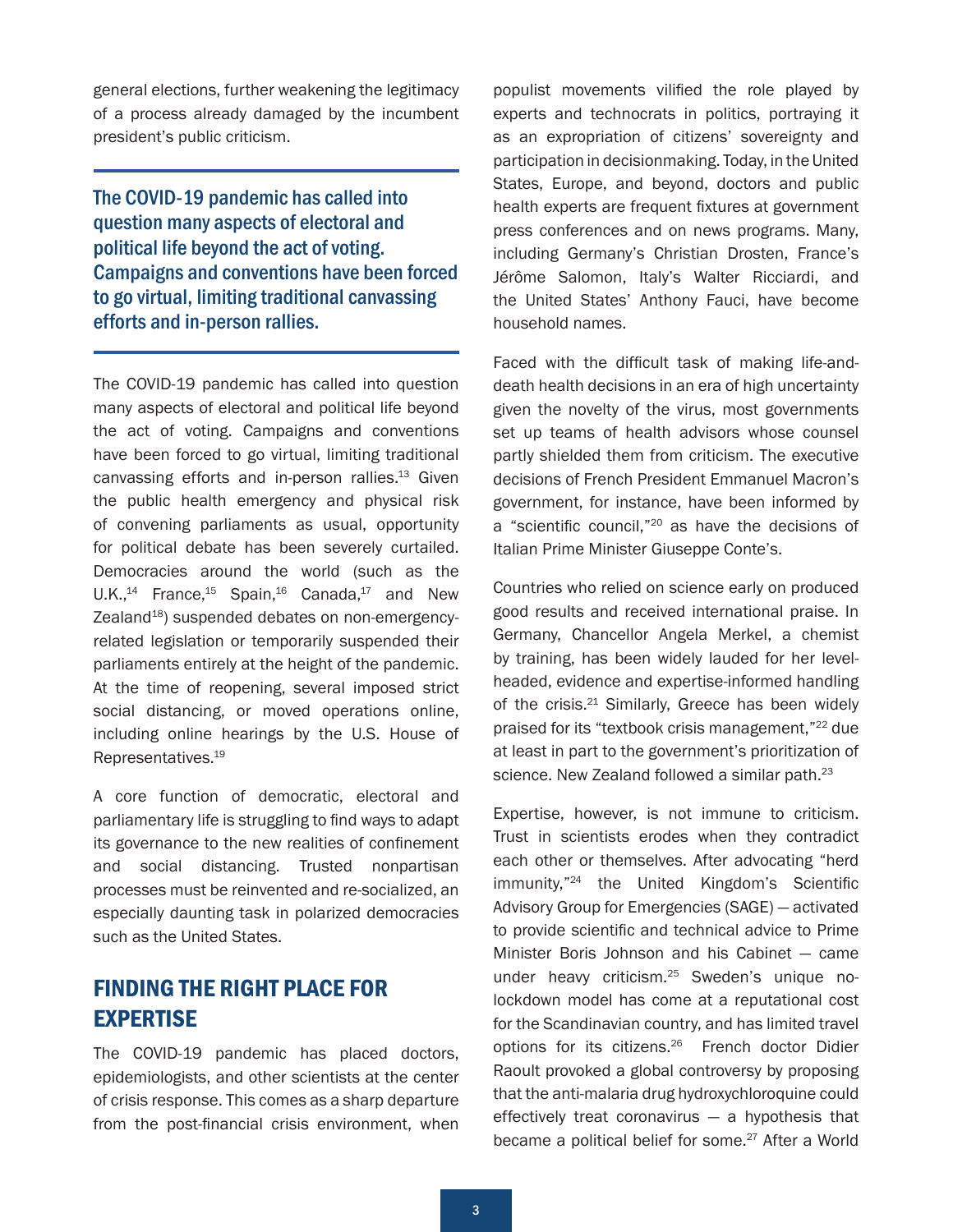<span id="page-3-0"></span>Health Organization (WHO) official suggested that virus transmission by asymptomatic people was "very rare," the organization later rolled the claim back due to the number of unknowns.<sup>[28](#page-9-0)</sup>

In the United States, where a patchwork and blustery response to the pandemic has resulted in over five million cases and 165,000 deaths to date,<sup>29</sup> science and expertise is at the heart of the political debate. After Trump suggested injecting disinfectants as a potential treatment, $30$  he was met with a swift and forceful rebuttal from healthcare professionals[.31](#page-9-0) Fauci, director of the National Institute of Allergy and Infectious Diseases, later deplored the existence of an "anti-science bias" in the United States.<sup>[32](#page-9-0)</sup>

#### As medical science continues to investigate the new virus, governments are left to take political decisions with limited hard evidence.

As medical science continues to investigate the new virus, governments are left to take political decisions with limited hard evidence. In France, Macron pushed to reopen schools and daycares as early as May 11, while his scientific council recommended to wait until September.<sup>[33](#page-9-0)</sup> The decision was initially met with outrage, but, after infections in France remained low, public anger subsided.<sup>[34](#page-9-0)</sup> Similarly, Trump is pushing for a reopening of schools in September, a difficult endeavor under Centers for Disease Control and Prevention (CDC) guidelines. Going forward, democracies will have to strike a balance between scientific expertise and political sensitivities, a skill that will prove useful beyond the current pandemic in addressing the climate crisis.

# COPING WITH RESURGENT POPULISM AND NATIONALISM

After COVID-19 hit, left-leaning populist parties significantly toned down their anti-establishment stances. Aside from actively questioning the role of experts in guiding executive decisionmaking, under

these *force majeure* circumstances, the Five Star Movement in Italy,<sup>[35](#page-9-0)</sup> or Syriza<sup>[36](#page-9-0)</sup> in Greece set aside their Euroskepticism to seek financial support from the European Union for domestic policies. Similarly, in Spain, Deputy Prime Minister Pablo Iglesias of the generally anti-EU Podemos called for the EU to establish a basic income for every citizen.<sup>37</sup>

Right-wing nationalists, however, doubled down on their anti-immigration narratives and distrust towards international cooperation. European countries hesitated to close borders within the Schengen Area in the early stages of the pandemic, leading Marine Le Pen of the National Rally (RN) in France to refer to a "religion of borderlessness" endangering the French people.<sup>[38](#page-10-0)</sup> Likewise, Italy's League<sup>39</sup> and the Alternative for Germany  $(AfD)^{40}$ celebrated the closure of borders to halt the spread of COVID-19 and urged the government to take tougher stances against illegal immigration and asylum seekers. In the United States, Trump unilaterally announced a travel ban from Europe, [41](#page-10-0) withdrew the U.S. from the WHO, $42$  pushed forward executive orders<sup>[43](#page-10-0)</sup> restricting immigration, and repeatedly blamed China for the severity of the crisis.

At the moment, populist and nationalist are not an immediate threat, as in many countries the rallyaround-the-flag effect resulted in wide support for incumbent governments. Yet, the conditions that led to the rise of these parties in the wake of the global financial crisis — including economic difficulties and migration flows resulting from political instability in the Mediterranean<sup>44</sup>  $-$  have stayed the same or accelerated.

If international (and European) cooperation on economic recovery fails to address rising inequalities exacerbated by COVID-19, populist parties will soon abandon their more moderate stances and role in decisionmaking. Nationalist parties, for their part, will take advantage of citizens' vulnerabilities and insecurities, using immigrants as scapegoats and exploiting their role as opposition parties unburdened by national crisis management.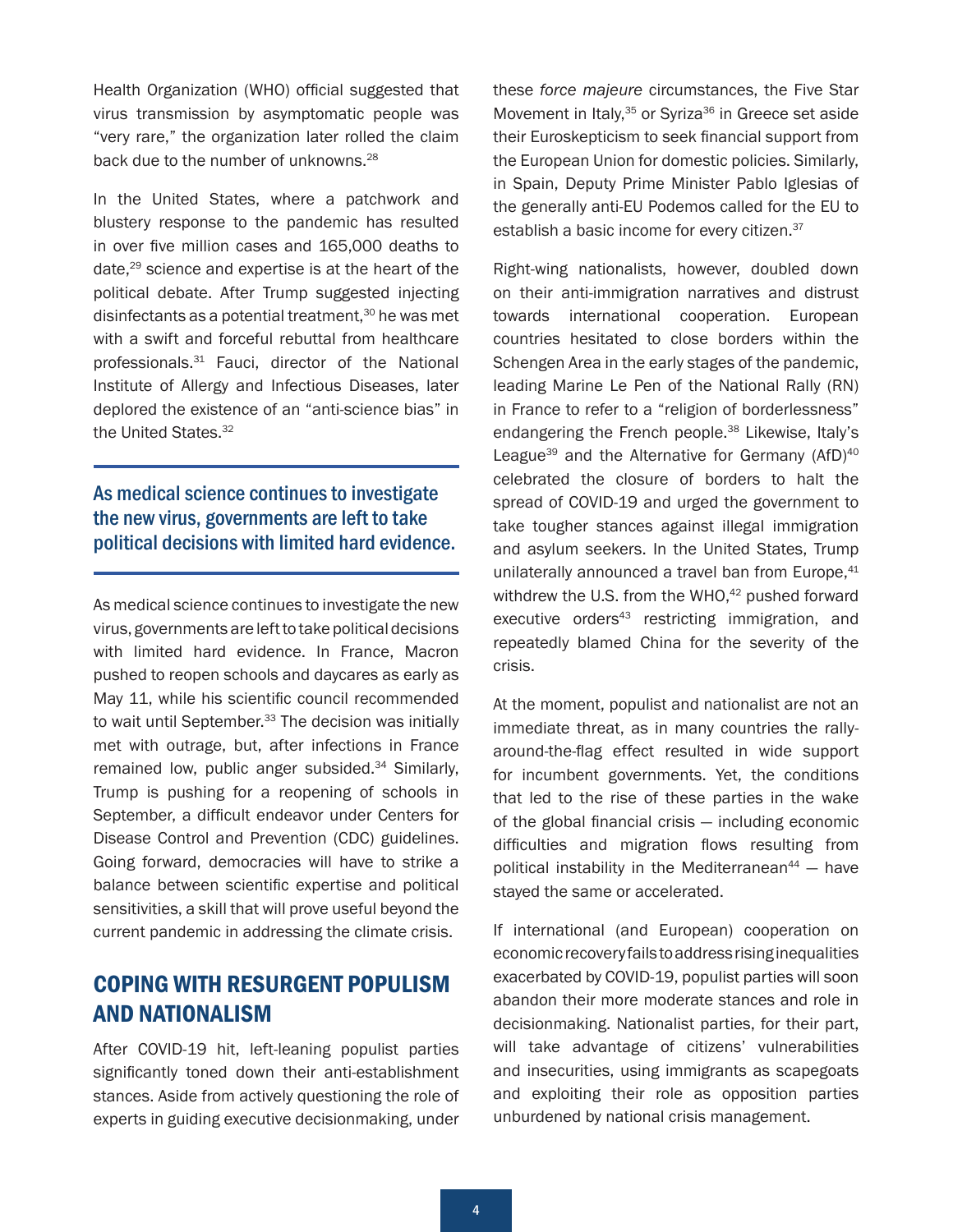<span id="page-4-0"></span>With lockdown measures limiting avenues for political participation, anti-establishment sentiment could grow deeper out of disconnection from politics. Without a shared approach enhancing citizens' participation in the development of recovery efforts, democracies will be vulnerable to a renewed, likely even more pernicious wave of populism and nationalism, particularly susceptible to foreign interference.

# COUNTERING HOMEGROWN AND FOREIGN DISINFORMATION

From the very beginning, the COVID-19 pandemic led to an "infodemic." Overwhelmed by uncertainty and confined in their homes, people obsessively searched for information. At the same time, malign actors multiplied the production of fake news, conspiracy theories, and manipulated information on an ad hoc basis.[45](#page-10-0) Among them, Russia and China exploited the chaos induced by COVID-19 to promote their geopolitical interests and continue to destabilize Western democracies[.46](#page-10-0) In line with operations conducted since the 2014 Ukraine crisis, Russian disinformation has highlighted the fractures in and incapability of Western democracies to efficiently manage the global pandemic. Aside from publicizing Russian humanitarian support to Serbia, Belarus, and Italy, Russia has amplified Chinese efforts in spreading conspiracy theories and fake news on the origin of the virus, based on anti-establishment, anti-European, and anti-immigration messages.[47](#page-10-0) China has manipulated information on the shipment of face masks and medical equipment to promote its role as a global leader in the fight against COVID-19. Simultaneously, it has suppressed narratives about its responsibility in failing to contain the outbreak in Wuhan. Inspired by the Russian playbook, China's disinformation relied on diplomatic channels echoing state-owned media to depict China as a humanitarian superpower and defend Beijing from international accusations.[48](#page-11-0)

The hyper-politicization of COVID-19, combined with the devastating consequences of lockdown measures, has created a fertile breeding ground for domestic disinformation activities.

The hyper-politicization of COVID-19, combined with the devastating consequences of lockdown measures, has also created a fertile breeding ground for domestic disinformation activities. The "Plandemic" video in the United States, $49$  French moutons enragés,<sup>[50](#page-11-0)</sup> and Italian Orange Vests<sup>[51](#page-11-0)</sup> (along with neo-fascist CasaPound) all maintain that the virus was a scam — some blame political elites, others blame 5G technology — and all complain about the lockdown measures imposed by the government. At the same time, false information also came from top-level officials who downplayed the danger of COVID-19, or by mainstream media like the U.S. conservative media outlet Fox News, which minimized the disease's mortality rate.<sup>[52](#page-11-0)</sup>

In the months ahead, amid not only a global pandemic but also a global recession, disinformation operations will only grow. Tech companies have already begun to take significant steps to block accounts and trolls spreading disinformation about the coronavirus. Facebook, Twitter, and YouTube, for instance, removed posts by Brazilian President Jair Bolsonaro praising hydroxychloroquine as a remedy against COVID-19 and encouraging the end of social distancing.<sup>[53](#page-11-0)</sup> Twitter added a fact-checking link to a Trump tweet denouncing mail-in voting.<sup>[54](#page-11-0)</sup> Moving forward, the big question will be how to cope with and ensure resilience against disinformation operations.

### DEFENDING THE DEMOCRATIC MODEL

In a moment of high uncertainty, where decisions must be made quickly and often at the expense of political debate, one might be tempted to argue that authoritarian regimes would be better equipped to provide immediate and operational response. Indeed, China's COVID-19 response, which included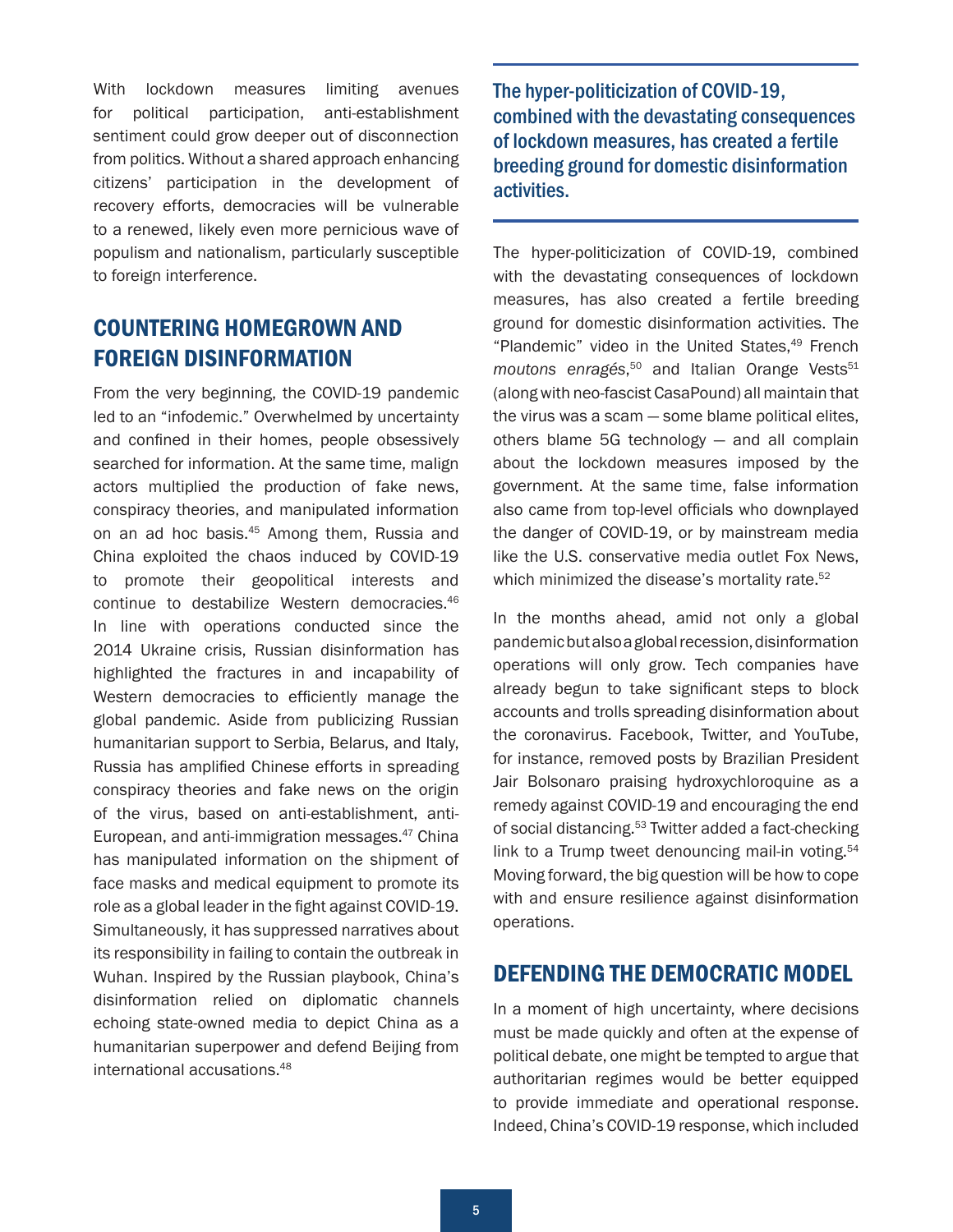<span id="page-5-0"></span>aggressive surveillance and lockdown measures, received praise from the WHO and Association of Southeast Asian Nations countries. Meanwhile the virus has become a divisive political issue in the United States, where the federal, state, and local authorities have all too often undermined each other's responses.

Evidence suggests, however, that political regimes are not good predictors of pandemic management. Some democracies, among them Australia, Germany, Greece, New Zealand, and South Korea among others were fairly successful in containing the virus and limiting deaths. Others, like the United States, the United Kingdom, Brazil, Mexico, and India have not performed as well. Amongst authoritarian regimes, China and Vietnam contained the spread of COVID-19, while Turkey<sup>[55](#page-11-0)</sup> and Russia<sup>[56](#page-11-0)</sup> have largely failed to do so.

#### By and large, in spite of restrictions on civil liberties, democracies resisted the COVID-19 stress test.

As coronavirus has led to abrupt disruptions in democratic and electoral life, some governments seized the opportunity to disproportionately extend state power. In Hungary, the passing of an "enabling act" extended the government's emergency powers, in particular by criminalizing "fearmongering" in order to silence the opposition and authorizing national security agencies access to state-run and municipal databases.<sup>[57](#page-11-0)</sup> In Turkey, experts and academics need special permissions from an advisory council whose members have been sworn to secrecy in order to access COVID-19 data.<sup>[58](#page-11-0)</sup> And in Moscow, tens of thousands of cameras with facial-recognition features were supposedly installed to track contagion, but risk remaining in place even beyond the pandemic.<sup>[59](#page-11-0)</sup> In Israel, the Knesset authorized the domestic security agency (Shin Bet) to support contact tracing at the request of the prime minister.<sup>[60](#page-11-0)</sup>

But by and large, in spite of restrictions on civil liberties, democracies resisted the COVID-19 stress test. After a struggle between state and federal authorities, German federalism allowed for effective state-specific responses to the pandemic. In France and Italy, opposition parties played a key role in overseeing and critically addressing the choices of the governments both in lockdowns and reopening. The U.K. was able to ensure democratic continuity even after Prime Minister Boris Johnson was diagnosed with COVID-19 and Foreign Secretary Dominic Raab was forced to fill in for him temporarily.<sup>[61](#page-12-0)</sup> South Korea has offered an outstanding example of the use of contact-tracing apps while protecting democracy and personal data.[62](#page-12-0)

Yet, the challenges posed by the need for mass surveillance, economic crisis, and potential second or third waves of the COVID-19 pandemic suggest that the resilience of democratic regimes cannot be taken for granted.

#### POLICY RECOMMENDATIONS

With some notable exceptions, such as the United States, democracies across Europe and North America are leaving the "acute crisis" phase of the COVID-19 pandemic behind for now and are learning to live with COVID-19. In order to protect a safe and fruitful democratic life, however, emergency measures will have to be replaced with durable solutions.

*Democracies must heavily invest in new and safe voting procedures.* Voting is the most important channel for citizen participation in political decisionmaking. To prepare for a second COVID-19 wave or for a future pandemic, having easier and safer channels for voting, whether by mail or online, is a prerequisite to ensure citizen engagement and robust turnout.

*Democracies must find the right place for experts in politics.* For the most part, political leaders have turned to experts to inform their decisions on lockdowns and reopenings. As we enter the phase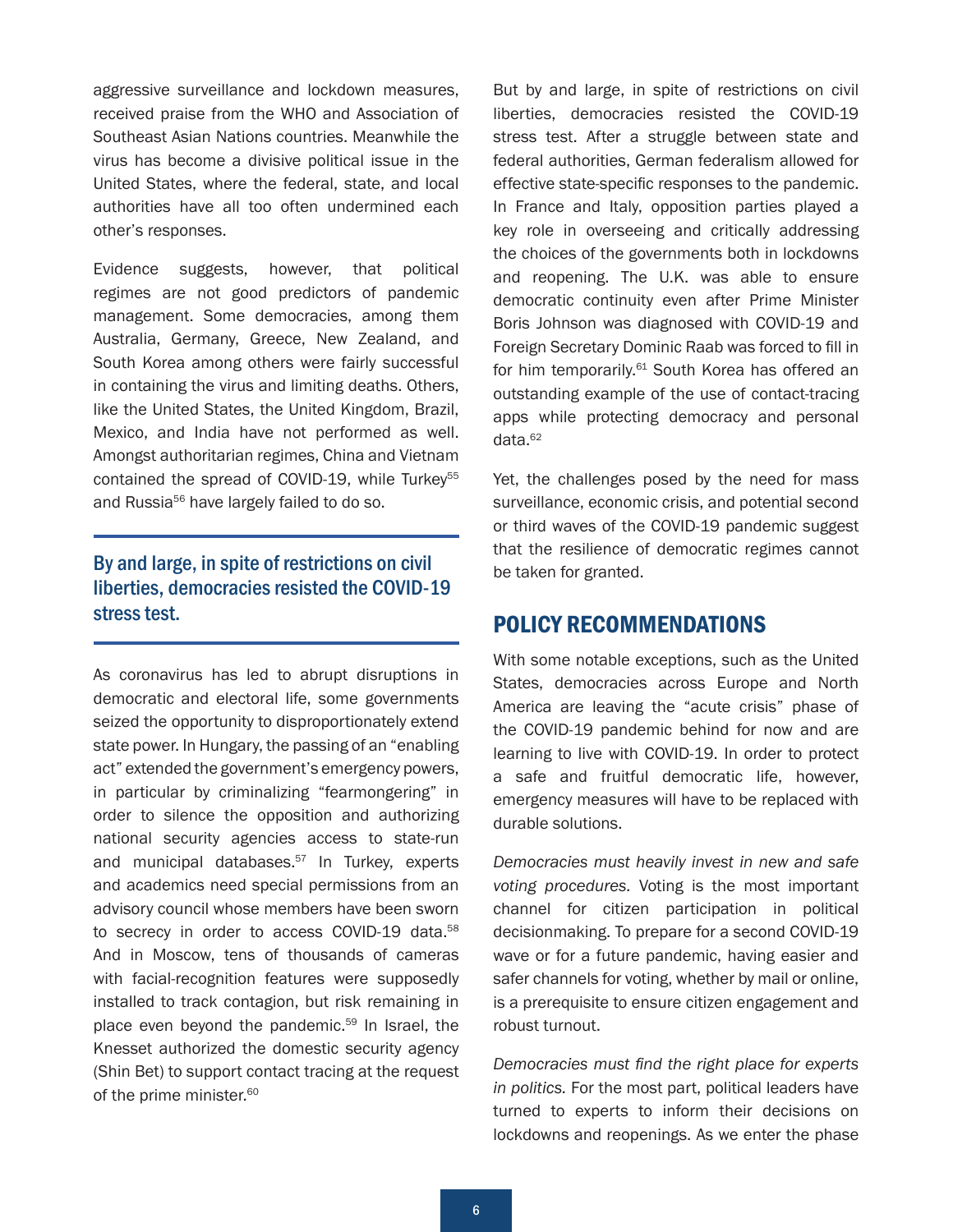of long-term COVID-19 management, democracies need to designate a delineated place for experts in policymaking, allowing expertise to enlighten political decisions but protecting them from endorsing political responsibility. It could take the form of scientific expert groups at the national level, and international multilateral expert groups (similar to the Intergovernmental Panel on Climate Change) at the global level.

*Democracies must promote citizen engagement.* To prevent a second nationalist and anti-establishment wave in response to months of restrictions on individual freedoms, states should make a broader effort to promote citizens' participation through virtual or in-person platforms for dialogue between citizens and their representatives. Direct democracy initiatives such as citizen-led councils, citizen-led referendums or online consultations would help mitigate feelings of powerlessness and isolation. Similarly, as global challenges such as COVID-19 or climate change are tackled primarily at the global level, citizens must be included in and informed of the deliverables of multilateral institutions.

*Democracies must protect information.* The proliferation of homegrown and foreign sources of fake news engenders distrust toward democratic institutions and disruptive behavior that is particularly harmful during a pandemic. Democracies should work together to foster an ecosystem of reliable information, in partnership with tech companies, governments, and civil society. Corporate social responsibility standards on information must be promoted to encourage selfregulating practices by social media. Such actions can help to reduce homegrown threats and shrink the space for foreign disinformation activities.

*Democracies must advertise democracy.* Without emulating propaganda methods typical of authoritarian regimes, democracies should support literacy on democratic decisionmaking on both local and national level and on the values that guide public service and democratic processes, while strengthening anti-corruption efforts. As the democratic model has long been taken for granted, states should make a greater effort to raise individual awareness of democratic freedoms and civic responsibilities, and encourage impactful participation.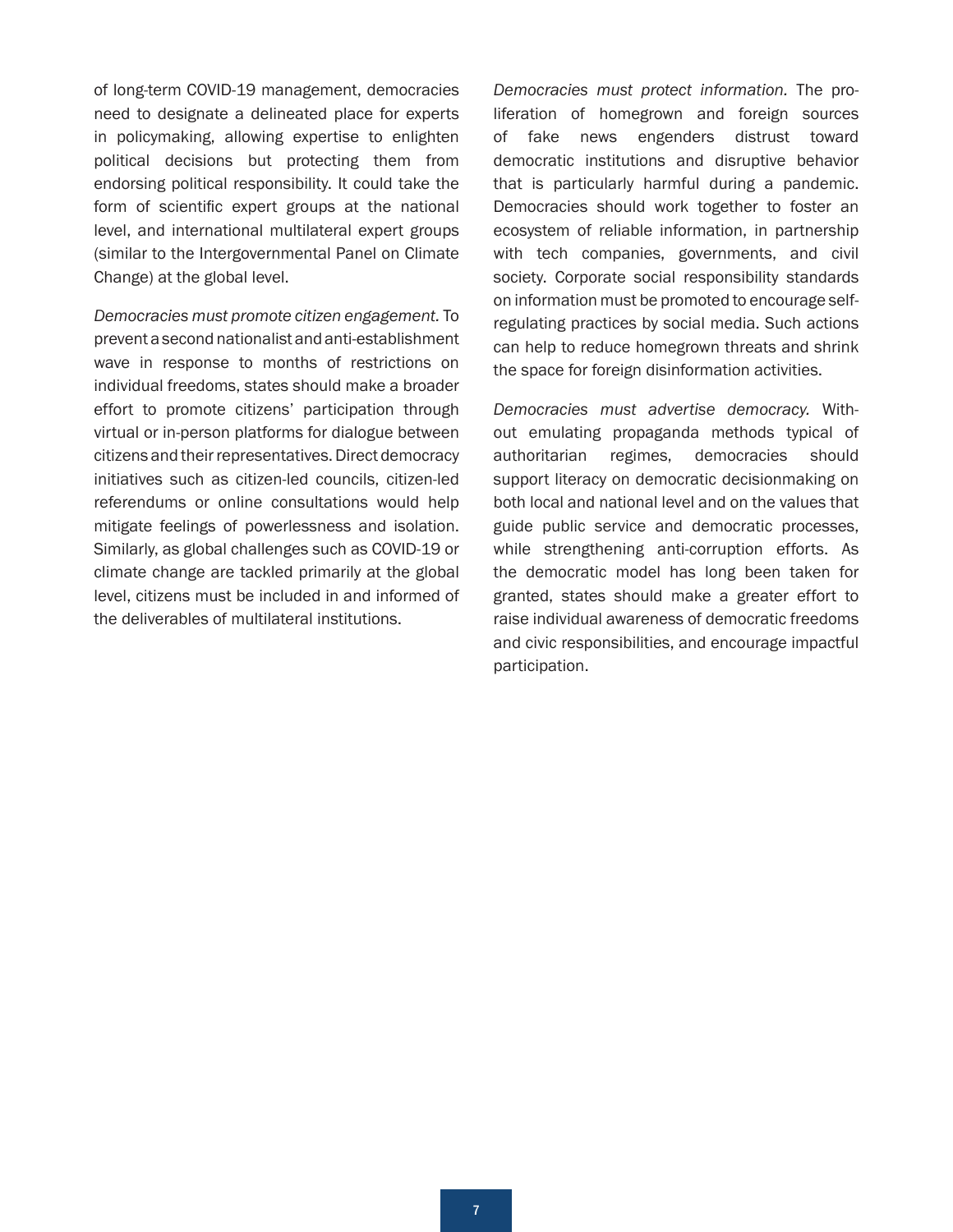### <span id="page-7-0"></span>REFERENCES

[1](#page-1-0) Amanda Sloat, "European elections in a time of coronavirus," The Brookings Institution, March 20, 2020, [https://www.brookings.edu/blog/order-from-chaos/2020/03/20/european-elections-in-a-time-of](https://www.brookings.edu/blog/order-from-chaos/2020/03/20/european-elections-in-a-time-of-coronavirus/)[coronavirus/](https://www.brookings.edu/blog/order-from-chaos/2020/03/20/european-elections-in-a-time-of-coronavirus/).

[2](#page-1-0) "Amministrative: Governo respinge pressing Regioni, voto sarà in autunno" [Administrative: Government rejects pressing regions, vote will be in autumn], ANSA, April 21, 2020, [https://www.ansa.it/sito/notizie/](https://www.ansa.it/sito/notizie/politica/2020/04/20/coronavirus-ok-del-cdm-allo-slittamento-delle-amministrative-_b7870109-e152-46df-993d-e7756f063552.html) [politica/2020/04/20/coronavirus-ok-del-cdm-allo-slittamento-delle-amministrative-\\_b7870109-e152-46df-](https://www.ansa.it/sito/notizie/politica/2020/04/20/coronavirus-ok-del-cdm-allo-slittamento-delle-amministrative-_b7870109-e152-46df-993d-e7756f063552.html)[993d-e7756f063552.html](https://www.ansa.it/sito/notizie/politica/2020/04/20/coronavirus-ok-del-cdm-allo-slittamento-delle-amministrative-_b7870109-e152-46df-993d-e7756f063552.html).

[3](#page-1-0) "Postponement of May 2020 elections," U.K. Government, March 13, 2020, [https://www.gov.uk/government/](https://www.gov.uk/government/news/postponement-of-may-2020-elections) [news/postponement-of-may-2020-elections](https://www.gov.uk/government/news/postponement-of-may-2020-elections).

[4](#page-1-0) Nick Corasaniti and Stephanie Saul, "16 States Have Postponed Primaries During the Pandemic. Here's a List.," *The New York Times*, May 27, 2020, [https://www.nytimes.com/article/2020-campaign-primary-calendar](https://www.nytimes.com/article/2020-campaign-primary-calendar-coronavirus.html)[coronavirus.html](https://www.nytimes.com/article/2020-campaign-primary-calendar-coronavirus.html).

[5](#page-1-0) Manon Rescan, "Elections municipales : une participation 'faiblissime' au premier tour" [Municipal elections: a 'very low' turnout in the first round], *Le Monde*, March 15, 2020, [https://www.lemonde.](https://www.lemonde.fr/politique/article/2020/03/15/municipales-une-participation-faiblissime-au-premier-tour-de-l-election_6033168_823448.html) [fr/politique/article/2020/03/15/municipales-une-participation-faiblissime-au-premier-tour-de-l](https://www.lemonde.fr/politique/article/2020/03/15/municipales-une-participation-faiblissime-au-premier-tour-de-l-election_6033168_823448.html)[election\\_6033168\\_823448.html](https://www.lemonde.fr/politique/article/2020/03/15/municipales-une-participation-faiblissime-au-premier-tour-de-l-election_6033168_823448.html).

[6](#page-1-0) "Résultats et suivi des taux de participation au second tour des élections municipales et communautaires 2020" [Results and monitoring of participation rates in the second round of municipal and community elections 2020], French Ministry of the Interior, June 28, 2020, [https://www.interieur.gouv.fr/Elections/Elections](https://www.interieur.gouv.fr/Elections/Elections-municipales-2020/Resultats-et-suivi-des-taux-de-participation-au-second-tour-des-elections-municipales-et-communautaires-2020)[municipales-2020/Resultats-et-suivi-des-taux-de-participation-au-second-tour-des-elections-municipales-et](https://www.interieur.gouv.fr/Elections/Elections-municipales-2020/Resultats-et-suivi-des-taux-de-participation-au-second-tour-des-elections-municipales-et-communautaires-2020)[communautaires-2020](https://www.interieur.gouv.fr/Elections/Elections-municipales-2020/Resultats-et-suivi-des-taux-de-participation-au-second-tour-des-elections-municipales-et-communautaires-2020).

[7](#page-1-0) Thomas Wieder, "En Bavière, les élections à l'heure du coronavirus" [In Bavaria, elections in the age of the coronavirus], *Le Monde*, March 18, 2020, [https://www.lemonde.fr/international/article/2020/03/18/en](https://www.lemonde.fr/international/article/2020/03/18/en-baviere-les-elections-a-l-heure-du-coronavirus_6033467_3210.html)[baviere-les-elections-a-l-heure-du-coronavirus\\_6033467\\_3210.html](https://www.lemonde.fr/international/article/2020/03/18/en-baviere-les-elections-a-l-heure-du-coronavirus_6033467_3210.html).

[8](#page-1-0) Joanna Plucinska, "Poland to reconsider mail-only presidential election, sources say," Reuters, May 11, 2020, [https://www.reuters.com/article/us-poland-election/poland-to-reconsider-mail-only-presidential-election](https://www.reuters.com/article/us-poland-election/poland-to-reconsider-mail-only-presidential-election-sources-say-idUSKBN22N28A)[sources-say-idUSKBN22N28A](https://www.reuters.com/article/us-poland-election/poland-to-reconsider-mail-only-presidential-election-sources-say-idUSKBN22N28A).

[9](#page-1-0) Michael Wines, "As Trump Rails Against Voting by Mail, States Open the Door for It," *The New York Times*, May 21, 2020, <https://www.nytimes.com/2020/05/21/us/vote-by-mail-trump.html>.

[10](#page-1-0) Reid J. Epstein, Nick Corasaniti, and Annie Karni, "Trump Steps Up Attacks on Mail Vote, Making False Claims About Fraud," *The New York Times*, May 20, 2020, [https://www.nytimes.com/2020/05/20/us/politics/](https://www.nytimes.com/2020/05/20/us/politics/trump-michigan-vote-by-mail.html) [trump-michigan-vote-by-mail.html;](https://www.nytimes.com/2020/05/20/us/politics/trump-michigan-vote-by-mail.html) Felicia Sonmez and Jacob Bogage, "Trump says he's blocking Postal Service funding because Democrats want to expand mail-in voting during pandemic," *The Washington Post*, August 13, 2020, [https://www.washingtonpost.com/politics/trump-mail-voting/2020/08/13/3eb9ac62-dd70-11ea-](https://www.washingtonpost.com/politics/trump-mail-voting/2020/08/13/3eb9ac62-dd70-11ea-809e-b8be57ba616e_story.html)[809e-b8be57ba616e\\_story.html](https://www.washingtonpost.com/politics/trump-mail-voting/2020/08/13/3eb9ac62-dd70-11ea-809e-b8be57ba616e_story.html).

[11](#page-1-0) "Wisconsin Primary Recap: Voters Forced to Choose Between Their Health and Their Civic Duty," *The New York Times*, April 7, 2020, <https://www.nytimes.com/2020/04/07/us/politics/wisconsin-primary-election.html>.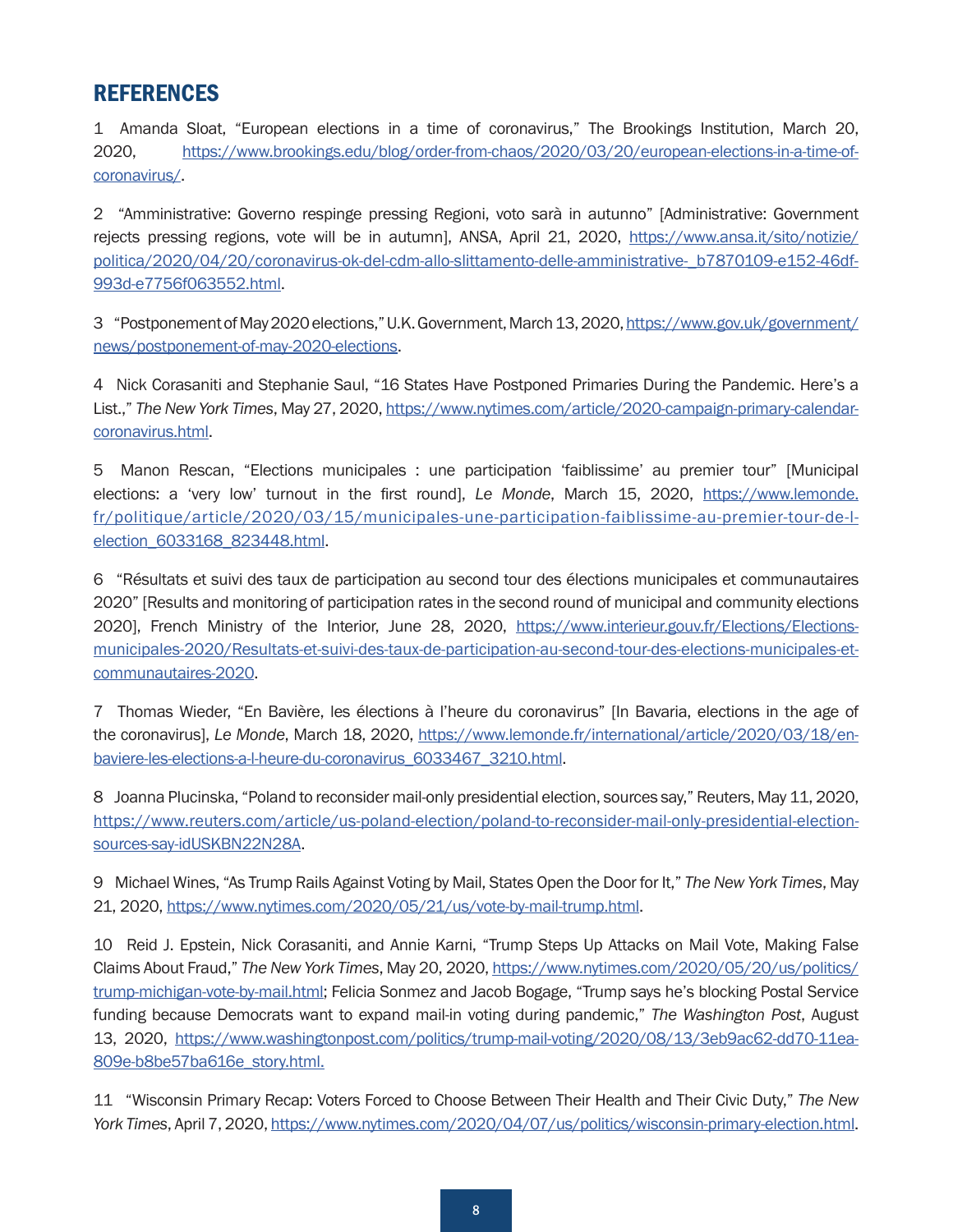<span id="page-8-0"></span>[12](#page-1-0) Nathaniel Rakich and Geoffrey Skelley, "What The June 2 Primaries Can Tell Us About November," FiveThirtyEight, June 8, 2020, [https://fivethirtyeight.com/features/what-the-june-2-primaries-can-tell-us](https://fivethirtyeight.com/features/what-the-june-2-primaries-can-tell-us-about-november/)[about-november/](https://fivethirtyeight.com/features/what-the-june-2-primaries-can-tell-us-about-november/).

[13](#page-2-0) Sarah Mucha, "Biden campaign grows digital operation to contend with virtual trail," CNN, June 24, 2020, <https://www.cnn.com/2020/06/24/politics/biden-campaign-digital-staff/index.html>.

[14](#page-2-0) "Coronavirus: Parliament shuts down for a month," BBC News, March 26, 2020, [https://www.bbc.com/](https://www.bbc.com/news/uk-politics-52032188) [news/uk-politics-52032188](https://www.bbc.com/news/uk-politics-52032188).

[15](#page-2-0) Julie Marie-Leconte, "Coronavirus : le calendrier parlementaire des députés suspendu, plus aucun examen de texte programmé" [Coronavirus: MPs' parliamentary calendar suspended, no more scheduled text reviews], Franceinfo, March 31, 2020, [https://www.francetvinfo.fr/sante/maladie/coronavirus/coronavirus](https://www.francetvinfo.fr/sante/maladie/coronavirus/coronavirus-le-calendrier-parlementaire-des-deputes-suspendu-plus-aucun-examen-de-texte-programme_3892883.html)[le-calendrier-parlementaire-des-deputes-suspendu-plus-aucun-examen-de-texte-programme\\_3892883.](https://www.francetvinfo.fr/sante/maladie/coronavirus/coronavirus-le-calendrier-parlementaire-des-deputes-suspendu-plus-aucun-examen-de-texte-programme_3892883.html) [html.](https://www.francetvinfo.fr/sante/maladie/coronavirus/coronavirus-le-calendrier-parlementaire-des-deputes-suspendu-plus-aucun-examen-de-texte-programme_3892883.html)

[16](#page-2-0) Javier Casqueiro, Anabel Díez, and José Marcos, "El Congreso y el Senado suspenden casi toda su actividad durante los próximos 15 días" [Congress and Senate suspend almost all activity for the next 15 days], *El País*, March 12, 2020, [https://elpais.com/espana/2020-03-12/el-congreso-aplaza-las](https://elpais.com/espana/2020-03-12/el-congreso-aplaza-las-explicaciones-del-ministro-de-sanidad-tras-el-positivo-de-la-ministra-montero-por-coronavirus.html)[explicaciones-del-ministro-de-sanidad-tras-el-positivo-de-la-ministra-montero-por-coronavirus.html](https://elpais.com/espana/2020-03-12/el-congreso-aplaza-las-explicaciones-del-ministro-de-sanidad-tras-el-positivo-de-la-ministra-montero-por-coronavirus.html).

[17](#page-2-0) Zi-Ann Lum and Ryan Maloney, "Canada's Parliament Suspended After Parties Agree To Focus On Coronavirus," HuffPost, March 13, 2020, [https://www.huffingtonpost.ca/entry/parliament-suspended](https://www.huffingtonpost.ca/entry/parliament-suspended-canada_ca_5e6b9729c5b6bd8156f629d6)[canada\\_ca\\_5e6b9729c5b6bd8156f629d6](https://www.huffingtonpost.ca/entry/parliament-suspended-canada_ca_5e6b9729c5b6bd8156f629d6).

[18](#page-2-0) "FAQ: Parliament during COVID-19 alert level three," New Zealand Parliament, March 25, 2020, [https://](https://www.parliament.nz/en/get-involved/features/faq-parliament-during-covid-19-alert-level-three) [www.parliament.nz/en/get-involved/features/faq-parliament-during-covid-19-alert-level-three](https://www.parliament.nz/en/get-involved/features/faq-parliament-during-covid-19-alert-level-three).

[19](#page-2-0) "Return of the House of Commons: update on first steps to a virtual House," U.K. Parliament, April 20, 2020, [https://www.parliament.uk/business/news/2020/april1/return-of-the-house-of-commons-update](https://www.parliament.uk/business/news/2020/april1/return-of-the-house-of-commons-update-on-first-steps-to-a-virtual-house/)[on-first-steps-to-a-virtual-house/](https://www.parliament.uk/business/news/2020/april1/return-of-the-house-of-commons-update-on-first-steps-to-a-virtual-house/).

[20](#page-2-0) "Qui compose le conseil scientifique Covid-19, créé pour aider le gouvernement face à la crise ?" [Who makes up the Covid-19 scientific council, created to help the government deal with the crisis?], *Le Monde*, March 26, 2020, [https://www.lemonde.fr/sciences/article/2020/03/26/qui-compose-le-conseil](https://www.lemonde.fr/sciences/article/2020/03/26/qui-compose-le-conseil-scientifique-covid-19-cree-pour-aider-le-gouvernement-face-a-la-crise_6034505_1650684.html)[scientifique-covid-19-cree-pour-aider-le-gouvernement-face-a-la-crise\\_6034505\\_1650684.html](https://www.lemonde.fr/sciences/article/2020/03/26/qui-compose-le-conseil-scientifique-covid-19-cree-pour-aider-le-gouvernement-face-a-la-crise_6034505_1650684.html).

[21](#page-2-0) Katrin Bennhold and Melissa Eddy, "Germany Bans Groups of More Than 2 to Stop Coronavirus as Merkel Self-Isolates," *The New York Times*, March 22, 2020, [https://www.nytimes.com/2020/03/22/](https://www.nytimes.com/2020/03/22/world/europe/germany-coronavirus-budget.html) [world/europe/germany-coronavirus-budget.html](https://www.nytimes.com/2020/03/22/world/europe/germany-coronavirus-budget.html).

[22](#page-2-0) Helena Smith, "How Greece is beating coronavirus despite a decade of debt," *The Guardian*, April 14, 2020, https://www.theguardian.com/world/2020/apr/14/how-greece-is-beating-coronavirus-despitea-decade-of-debt#maincontent.

[23](#page-2-0) "Coronavirus: More large events likely to be cancelled – Prime Minister Jacinda Ardern," Radio New Zealand, March 16, 2020, [https://www.rnz.co.nz/news/political/411825/coronavirus-more-large-events](https://www.rnz.co.nz/news/political/411825/coronavirus-more-large-events-likely-to-be-cancelled-prime-minister-jacinda-ardern)[likely-to-be-cancelled-prime-minister-jacinda-ardern.](https://www.rnz.co.nz/news/political/411825/coronavirus-more-large-events-likely-to-be-cancelled-prime-minister-jacinda-ardern)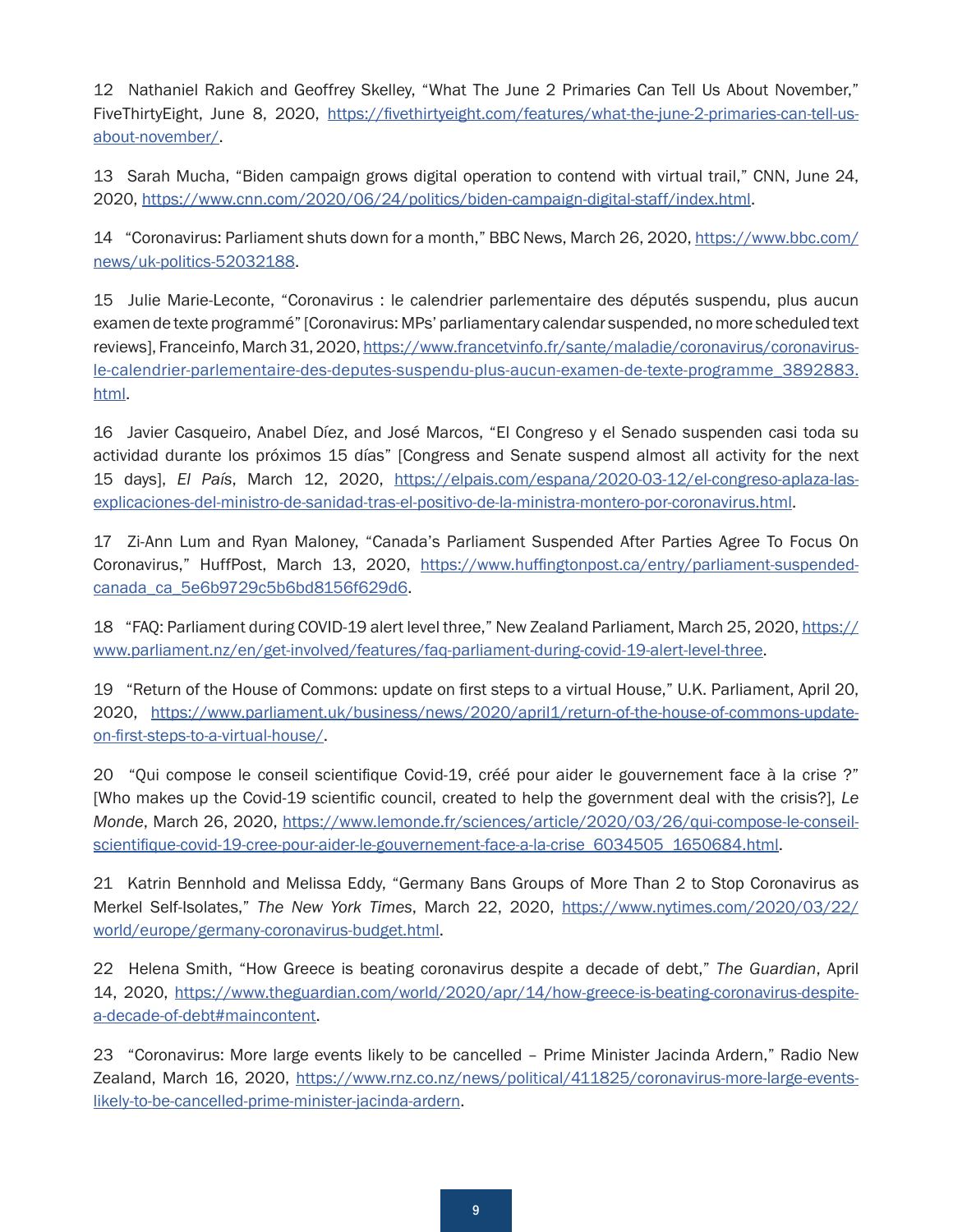<span id="page-9-0"></span>[24](#page-2-0) George Parker, Jim Pickard, and Laura Hughes, "UK's chief scientific adviser defends 'herd immunity' strategy for coronavirus," *Financial Times*, March 13, 2020, [https://www.ft.com/content/38a81588-6508-](https://www.ft.com/content/38a81588-6508-11ea-b3f3-fe4680ea68b5) [11ea-b3f3-fe4680ea68b5](https://www.ft.com/content/38a81588-6508-11ea-b3f3-fe4680ea68b5).

[25](#page-2-0) "Scientific Advisory Group for Emergencies: About us," U.K. Parliament, [https://www.gov.uk/](https://www.gov.uk/government/organisations/scientific-advisory-group-for-emergencies/about) [government/organisations/scientific-advisory-group-for-emergencies/about](https://www.gov.uk/government/organisations/scientific-advisory-group-for-emergencies/about).

[26](#page-2-0) Thomas Erdbrink, "Sweden Tries Out a New Status: Pariah State," *The New York Times*, June 22, 2020, <https://www.nytimes.com/2020/06/22/world/europe/sweden-coronavirus-pariah-scandinavia.html>.

[27](#page-2-0) Scott Sayare, "He Was a Science Star. Then He Promoted a Questionable Cure for Covid-19.," *The New York Times*, May 12, 2020, [https://www.nytimes.com/2020/05/12/magazine/didier-raoult](https://www.nytimes.com/2020/05/12/magazine/didier-raoult-hydroxychloroquine.html)[hydroxychloroquine.html](https://www.nytimes.com/2020/05/12/magazine/didier-raoult-hydroxychloroquine.html).

[28](#page-3-0) Jacqueline Howard, "WHO clarifies comments on asymptomatic spread of coronavirus: 'There's much unknown," CNN, June 10, 2020, [https://www.cnn.com/2020/06/09/health/who-coronavirus](https://www.cnn.com/2020/06/09/health/who-coronavirus-asymptomatic-spread-bn/index.html)[asymptomatic-spread-bn/index.html](https://www.cnn.com/2020/06/09/health/who-coronavirus-asymptomatic-spread-bn/index.html).

[29](#page-3-0) "Cases in the U.S.," Centers for Disease Control and Prevention, [https://www.cdc.gov/coronavirus/2019](https://www.cdc.gov/coronavirus/2019-ncov/cases-updates/cases-in-us.html) [ncov/cases-updates/cases-in-us.html](https://www.cdc.gov/coronavirus/2019-ncov/cases-updates/cases-in-us.html).

[30](#page-3-0) The Telegraph, "President Trump claims injecting people with disinfectant could treat coronavirus," You Tube, April 24, 2020, <https://www.youtube.com/watch?v=33QdTOyXz3w>.

[31](#page-3-0) Katie Rogers, Christine Hauser, Alan Yuhas, and Maggie Haberman, "Trump's Suggestion That Disinfectants Could Be Used to Treat Coronavirus Prompts Aggressive Pushback," *The New York Times*, April 24, 2020, [https://www.nytimes.com/2020/04/24/us/politics/trump-inject-disinfectant-bleach](https://www.nytimes.com/2020/04/24/us/politics/trump-inject-disinfectant-bleach-coronavirus.html)[coronavirus.html](https://www.nytimes.com/2020/04/24/us/politics/trump-inject-disinfectant-bleach-coronavirus.html).

[32](#page-3-0) Jacqueline Howard and Veronica Stracqualursi, "Fauci warns of 'anti-science bias' being a problem in US," CNN, June 18, 2020, [https://www.cnn.com/2020/06/18/politics/anthony-fauci-coronavirus-anti](https://www.cnn.com/2020/06/18/politics/anthony-fauci-coronavirus-anti-science-bias/index.html)[science-bias/index.html](https://www.cnn.com/2020/06/18/politics/anthony-fauci-coronavirus-anti-science-bias/index.html).

[33](#page-3-0) "Sortie progressive de confinement prérequis et mesures phares" [Progressive release of containment prerequisites and key measurements], (Paris: Conseil scientifique COVID-19, April 20, 2020), [https://](https://solidarites-sante.gouv.fr/IMG/pdf/avis_conseil_scientifique_20_avril_2020.pdf) [solidarites-sante.gouv.fr/IMG/pdf/avis\\_conseil\\_scientifique\\_20\\_avril\\_2020.pdf](https://solidarites-sante.gouv.fr/IMG/pdf/avis_conseil_scientifique_20_avril_2020.pdf).

[34](#page-3-0) Mélanie Faure, "6 Français sur 10 sont opposés à la réouverture progressive des écoles, selon un sondage" [6 out of 10 French people are opposed to the gradual reopening of schools, according to a survey], LCI, April 24, 2020, [https://www.lci.fr/population/deconfinement-coronavirus-covid-19-pandemie-](https://www.lci.fr/population/deconfinement-coronavirus-covid-19-pandemie-6-francais-sur-10-sont-opposes-a-la-reouverture-progressive-des-ecoles-selon-un-sondage-2151893.html)[6-francais-sur-10-sont-opposes-a-la-reouverture-progressive-des-ecoles-selon-un-sondage-2151893.html](https://www.lci.fr/population/deconfinement-coronavirus-covid-19-pandemie-6-francais-sur-10-sont-opposes-a-la-reouverture-progressive-des-ecoles-selon-un-sondage-2151893.html).

[35](#page-3-0) "Emergenza coronavirus: il Mes può attendere, l'Europa ha ascoltato l'Italia" [Coronavirus emergency: the Mes can wait, Europe has listened to Italy], Il Blog delle Stelle, March 14, 2020, [https://www.](https://www.ilblogdellestelle.it/2020/03/emergenza-coronavirus-il-mes-puo-attendere-leuropa-ha-ascoltato-litalia.html) [ilblogdellestelle.it/2020/03/emergenza-coronavirus-il-mes-puo-attendere-leuropa-ha-ascoltato-litalia.html](https://www.ilblogdellestelle.it/2020/03/emergenza-coronavirus-il-mes-puo-attendere-leuropa-ha-ascoltato-litalia.html).

[36](#page-3-0) Alexis Tsipras, "Alexis Tsipras : « L'intransigeance de certains dirigeants pourrait être fatale à l'Union européenne »" [Alex Tsipras: "The intransigence of certain leaders could be fatal to the European Union"], *Le Monde*, April 2, 2020, [https://www.lemonde.fr/idees/article/2020/04/02/alexis-tsipras-l-intransigeance](https://www.lemonde.fr/idees/article/2020/04/02/alexis-tsipras-l-intransigeance-de-certains-dirigeants-pourrait-etre-fatale-a-l-union-europeenne_6035264_3232.html)[de-certains-dirigeants-pourrait-etre-fatale-a-l-union-europeenne\\_6035264\\_3232.html](https://www.lemonde.fr/idees/article/2020/04/02/alexis-tsipras-l-intransigeance-de-certains-dirigeants-pourrait-etre-fatale-a-l-union-europeenne_6035264_3232.html).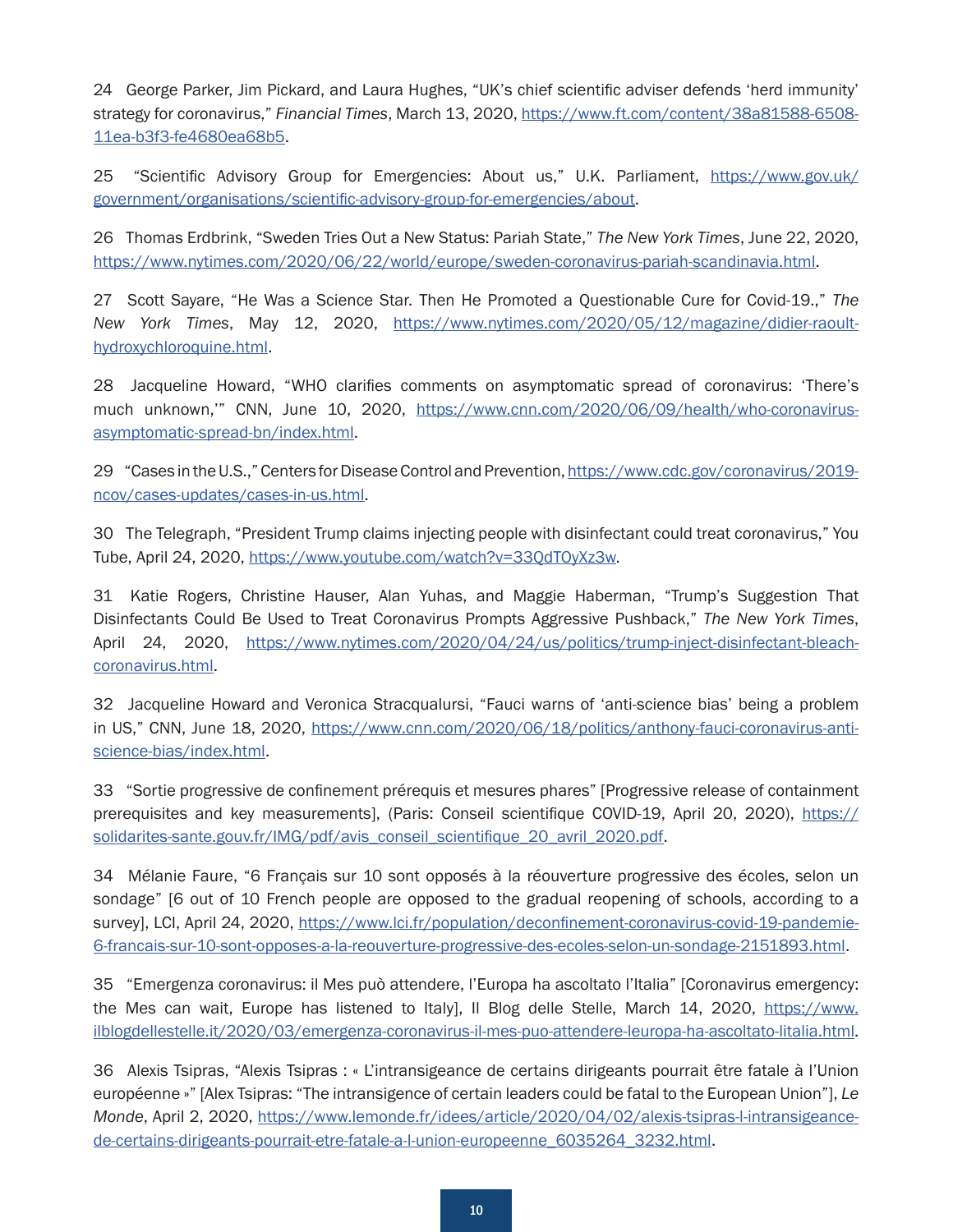<span id="page-10-0"></span>[37](#page-3-0) Daniel Dombey, "Spain's deputy PM calls for EU to step up or risk extinction," *Financial Times*, May 8, 2020, <https://www.ft.com/content/e37718a5-8e1c-4ef4-93c5-72801773ca39>.

[38](#page-3-0) Léa Salamé and Nicolas Demorand, "Marine Le Pen : 'Il faut éviter que des gens provenant de foyers d'épidémie puissant venir dans notre pays'" [Marine Le Pen : 'It is necessary to prevent people coming from pandemic hotbeds from entering our country], France Inter, February 26, 2020, [https://www.franceinter.fr/](https://www.franceinter.fr/emissions/l-invite-de-8h20-le-grand-entretien/l-invite-de-8h20-le-grand-entretien-26-fevrier-2020) [emissions/l-invite-de-8h20-le-grand-entretien/l-invite-de-8h20-le-grand-entretien-26-fevrier-2020](https://www.franceinter.fr/emissions/l-invite-de-8h20-le-grand-entretien/l-invite-de-8h20-le-grand-entretien-26-fevrier-2020).

[39](#page-3-0) "Coronavirus, Salvini: "Blindare i confini'. Lega: Conte valuti sospensione Schengen" [Coronavirus, Salvini: 'Armoring border'. League: Conte evaluates Schengen suspension], *Il Messaggero*, February 21, 2020, [https://www.ilmessaggero.it/politica/coronavirus\\_salvini\\_blindare\\_confini\\_governo\\_ultime\\_](https://www.ilmessaggero.it/politica/coronavirus_salvini_blindare_confini_governo_ultime_notizie-5066378.html) [notizie-5066378.html](https://www.ilmessaggero.it/politica/coronavirus_salvini_blindare_confini_governo_ultime_notizie-5066378.html).

[40](#page-3-0) Emily Schultheis, "The Coronavirus Has Paralyzed Europe's Far-Right," *Foreign Policy*, April 14, 2020, <https://foreignpolicy.com/2020/04/14/coronavirus-has-paralyzed-europes-far-right/>.

[41](#page-3-0) Michael D. Shear, Zolan Kanno-Youngs, and Caitlin Dickerson, "Trump Halts New Green Cards, but Backs Off Broader Immigration Ban," *The New York Times*, April 21, 2020, [https://www.nytimes.com/2020/04/21/](https://www.nytimes.com/2020/04/21/us/politics/coronavirus-trump-immigration-ban.html) [us/politics/coronavirus-trump-immigration-ban.html](https://www.nytimes.com/2020/04/21/us/politics/coronavirus-trump-immigration-ban.html).

[42](#page-3-0) Rob Picheta and Jessie Yeung, "Trump announced the US will pull out of the WHO. What does that actually mean?," CNN, May 29, 2020, [https://www.cnn.com/2020/05/19/us/trump-who-funding-threat](https://www.cnn.com/2020/05/19/us/trump-who-funding-threat-explainer-intl/index.html)[explainer-intl/index.html](https://www.cnn.com/2020/05/19/us/trump-who-funding-threat-explainer-intl/index.html).

[43](#page-3-0) "Proclamation Suspending Entry of Immigrants Who Present Risk to the U.S. Labor Market During the Economic Recovery Following the COVID-19 Outbreak," The White House, April 22, 2020, [https://www.](https://www.whitehouse.gov/presidential-actions/proclamation-suspending-entry-immigrants-present-risk-u-s-labor-market-economic-recovery-following-covid-19-outbreak/) [whitehouse.gov/presidential-actions/proclamation-suspending-entry-immigrants-present-risk-u-s-labor](https://www.whitehouse.gov/presidential-actions/proclamation-suspending-entry-immigrants-present-risk-u-s-labor-market-economic-recovery-following-covid-19-outbreak/)[market-economic-recovery-following-covid-19-outbreak/](https://www.whitehouse.gov/presidential-actions/proclamation-suspending-entry-immigrants-present-risk-u-s-labor-market-economic-recovery-following-covid-19-outbreak/); "Proclamation Suspending Entry of Aliens Who Present a Risk to the U.S. Labor Market Following the Coronavirus Outbreak," The White House, June 22, 2020, [https://www.whitehouse.gov/presidential-actions/proclamation-suspending-entry-aliens-present](https://www.whitehouse.gov/presidential-actions/proclamation-suspending-entry-aliens-present-risk-u-s-labor-market-following-coronavirus-outbreak/)[risk-u-s-labor-market-following-coronavirus-outbreak/](https://www.whitehouse.gov/presidential-actions/proclamation-suspending-entry-aliens-present-risk-u-s-labor-market-following-coronavirus-outbreak/).

[44](#page-3-0) "'Immigrati e coronavirus? Il governo punisce solo gli italiani': l'affondo di Raffaele Fitto," ["Immigrants and coronavirus? The government only punishes Italians": Raffaele Fitto attacks], *Libero Quotidiano*, July 27, 2020 [https://www.liberoquotidiano.it/video/politica/23995417/raffaele-fitto-immigrati-coronavirus](https://www.liberoquotidiano.it/video/politica/23995417/raffaele-fitto-immigrati-coronavirus-rischio-puglia-governo-punisce-solo-italiani.html)[rischio-puglia-governo-punisce-solo-italiani.html](https://www.liberoquotidiano.it/video/politica/23995417/raffaele-fitto-immigrati-coronavirus-rischio-puglia-governo-punisce-solo-italiani.html).

[45](#page-4-0) Melanie Smith, Erin McAweeney, and Léa Ronzaud, "The COVID-19 'Infodemic,'" (New York: Graphika, April 2020), <https://graphika.com/reports/the-covid-19-infodemic/>.

[46](#page-4-0) Josep Borrell, "Disinformation around the coronavirus pandemic: Opening statement by the HR/VP Josep Borrell at the European Parliament," (speech, Brussels, April 30, 2020), [https://eeas.europa.eu/](https://eeas.europa.eu/headquarters/headquarters-homepage/78329/disinformation-around-coronavirus-pandemic-opening-statement-hrvp-josep-borrell-european_en) [headquarters/headquarters-homepage/78329/disinformation-around-coronavirus-pandemic-opening](https://eeas.europa.eu/headquarters/headquarters-homepage/78329/disinformation-around-coronavirus-pandemic-opening-statement-hrvp-josep-borrell-european_en)[statement-hrvp-josep-borrell-european\\_en](https://eeas.europa.eu/headquarters/headquarters-homepage/78329/disinformation-around-coronavirus-pandemic-opening-statement-hrvp-josep-borrell-european_en).

[47](#page-4-0) "EEAS Special Report: Disinformation on the coronavirus – Short assessment of the information environment," EUvsDisinfo, March 19, 2020, [https://euvsdisinfo.eu/eeas-special-report-disinformation-on](https://euvsdisinfo.eu/eeas-special-report-disinformation-on-the-coronavirus-short-assessment-of-the-information-environment/)[the-coronavirus-short-assessment-of-the-information-environment/](https://euvsdisinfo.eu/eeas-special-report-disinformation-on-the-coronavirus-short-assessment-of-the-information-environment/).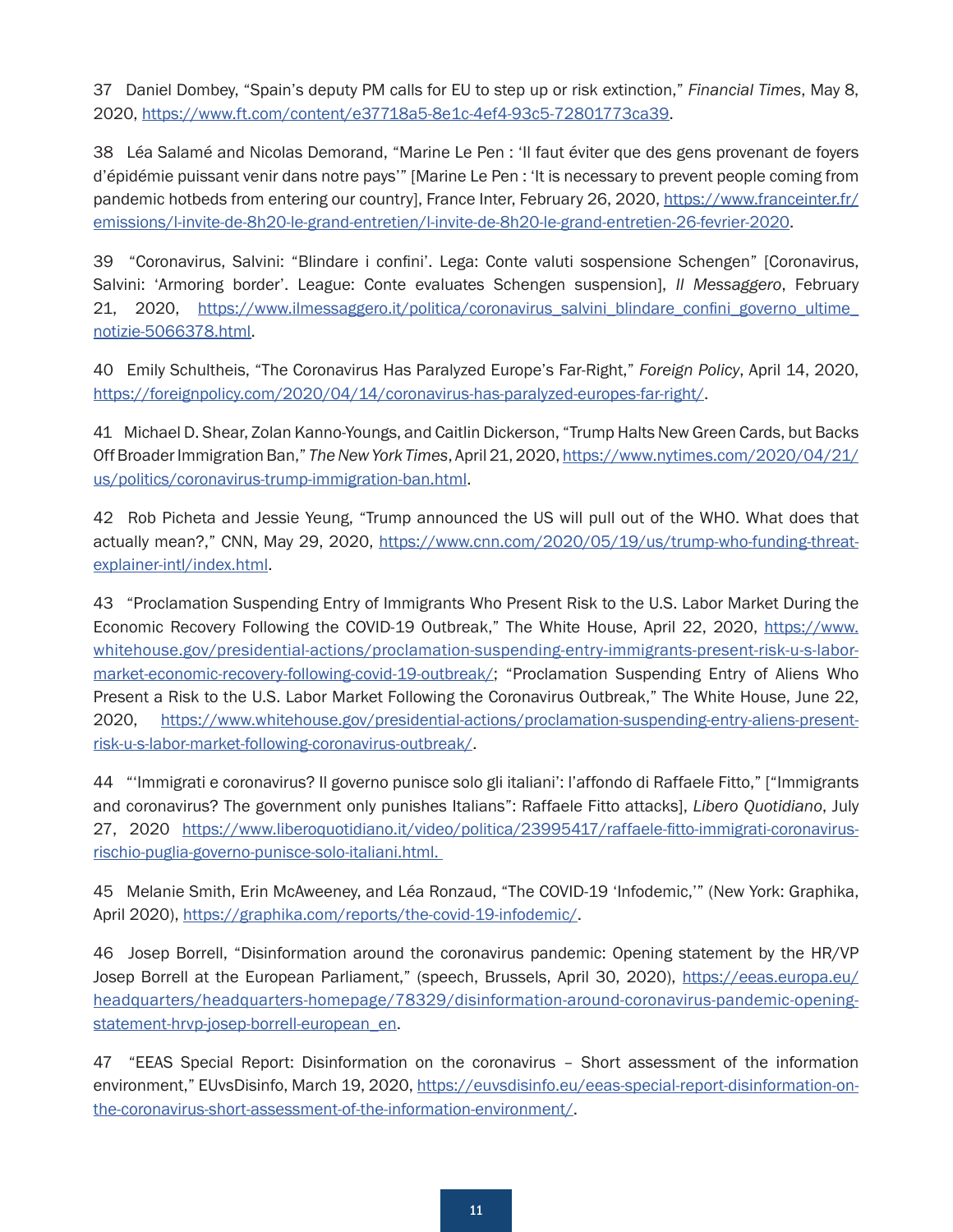<span id="page-11-0"></span>[48](#page-4-0) Mark Scott, "Chinese diplomacy ramps up social media offensive in COVID-19 info war," *Politico*, April 29, 2020, <https://www.politico.eu/article/china-disinformation-covid19-coronavirus/>.

[49](#page-4-0) Sheera Frenkel, Ben Decker, and Davey Alba, "How the 'Plandemic' Movie and Its Falsehoods Spread Widely Online," *The New York Times*, May 20, 2020, [https://www.nytimes.com/2020/05/20/technology/](https://www.nytimes.com/2020/05/20/technology/plandemic-movie-youtube-facebook-coronavirus.html) [plandemic-movie-youtube-facebook-coronavirus.html.](https://www.nytimes.com/2020/05/20/technology/plandemic-movie-youtube-facebook-coronavirus.html)

[50](#page-4-0) Rebecca Heilweil, "How the 5G coronavirus conspiracy theory went from fringe to mainstream," Vox, April 24, 2020, [https://www.vox.com/recode/2020/4/24/21231085/coronavirus-5g-conspiracy-theory](https://www.vox.com/recode/2020/4/24/21231085/coronavirus-5g-conspiracy-theory-covid-facebook-youtube)[covid-facebook-youtube](https://www.vox.com/recode/2020/4/24/21231085/coronavirus-5g-conspiracy-theory-covid-facebook-youtube).

[51](#page-4-0) "'Gilet arancioni' e Casapound in piazza a Roma contro il governo. 'Il virus non esiste'. Settanta denunciati" [Orange vests and Casapound in the square in Rome against the government. 'The virus does not exist.' Seventy reported], *La Repubblica*, May 30, 2020, [https://roma.repubblica.it/cronaca/2020/05/30/](https://roma.repubblica.it/cronaca/2020/05/30/news/_gilet_arancioni_e_casapound_in_piazza_a_roma_contro_il_governo-257998293/) [news/\\_gilet\\_arancioni\\_e\\_casapound\\_in\\_piazza\\_a\\_roma\\_contro\\_il\\_governo-257998293/](https://roma.repubblica.it/cronaca/2020/05/30/news/_gilet_arancioni_e_casapound_in_piazza_a_roma_contro_il_governo-257998293/).

[52](#page-4-0) Bryan Sullivan, "Fox News Faces Lawsuit For Calling COVID-19 A 'Hoax,'" *Forbes*, April 10, 2020, https://www.forbes.com/sites/legalentertainment/2020/04/10/covid-19-lawsuit-against-foxnews/#3812f0195739.

[53](#page-4-0) Kurt Wagner, "Facebook, Twitter, YouTube Removes Posts From Bolsonaro," Bloomberg, March 30, 2020, [https://www.bloomberg.com/news/articles/2020-03-31/facebook-twitter-pull-misleading-posts](https://www.bloomberg.com/news/articles/2020-03-31/facebook-twitter-pull-misleading-posts-from-brazil-s-bolsonaro)[from-brazil-s-bolsonaro.](https://www.bloomberg.com/news/articles/2020-03-31/facebook-twitter-pull-misleading-posts-from-brazil-s-bolsonaro)

[54](#page-4-0) Shannon Bond and Ave Schneider, "Trump Threatens To Shut Down Social Media After Twitter Adds Warning To His Tweets," NPR, May 27, 2020, [https://www.npr.org/2020/05/27/863011399/trump](https://www.npr.org/2020/05/27/863011399/trump-threatens-to-shut-down-social-media-after-twitter-adds-warning-on-his-twee)[threatens-to-shut-down-social-media-after-twitter-adds-warning-on-his-twee](https://www.npr.org/2020/05/27/863011399/trump-threatens-to-shut-down-social-media-after-twitter-adds-warning-on-his-twee).

[55](#page-5-0) Kemal Kirişci, "The coronavirus has led to more authoritarianism for Turkey," *The National Interest*, May 6, 2020, [https://nationalinterest.org/blog/middle-east-watch/coronavirus-has-led-more-authoritarianism](https://nationalinterest.org/blog/middle-east-watch/coronavirus-has-led-more-authoritarianism-turkey-151621)[turkey-151621](https://nationalinterest.org/blog/middle-east-watch/coronavirus-has-led-more-authoritarianism-turkey-151621).

[56](#page-5-0) Konstantin Gabow, "Coronavirus: Russian death toll statistics provoke some disbelief," DW, June 21, 2020, <https://www.dw.com/en/coronavirus-russian-death-toll-statistics-provoke-some-disbelief/a-53887981>.

[57](#page-5-0) Daniel Hegedus (@DanielHegedus82), Twitter, May 26, 2020, [https://twitter.com/DanielHegedus82/](https://twitter.com/DanielHegedus82/status/1265245907521585155) [status/1265245907521585155](https://twitter.com/DanielHegedus82/status/1265245907521585155).

[58](#page-5-0) Medyascope, "Prof.Dr. Tuğrul Erbaydar ile Türkiye'de gerçek enfekte sayısı ve bağışıklık oranı" [Prof. Dr. Tuğrul Erbaydar with the actual number of infected and immune rate in Turkey], YouTube, May 15, 2020, <https://www.youtube.com/watch?v=EAeZ0d1JYng>.

[59](#page-5-0) "Coronavirus: Russia uses facial recognition to tackle Covid-19," BBC News, April 4, 2020, [https://www.](https://www.bbc.com/news/av/world-europe-52157131/coronavirus-russia-uses-facial-recognition-to-tackle-covid-19) [bbc.com/news/av/world-europe-52157131/coronavirus-russia-uses-facial-recognition-to-tackle-covid-19](https://www.bbc.com/news/av/world-europe-52157131/coronavirus-russia-uses-facial-recognition-to-tackle-covid-19).

[60](#page-5-0) "Knesset passes law allowing Shin Bet phone tracking," *Times of Israel*, July 1, 2020, [https://www.](https://www.timesofisrael.com/liveblog_entry/knesset-passes-law-allowing-shin-bet-phone-tracking/) [timesofisrael.com/liveblog\\_entry/knesset-passes-law-allowing-shin-bet-phone-tracking/.](https://www.timesofisrael.com/liveblog_entry/knesset-passes-law-allowing-shin-bet-phone-tracking/) See also: Tehilla Shwartz Altshuler and Rachel Aridor Hershkovitz, "Digital contact tracing and the coronavirus: Israeli and comparative perspectives," (Washington, DC: The Brookings Institution, August 2020), [https://www.](https://www.brookings.edu/research/digital-contact-tracing-and-the-coronavirus-israeli-and-comparative-perspectives/) [brookings.edu/research/digital-contact-tracing-and-the-coronavirus-israeli-and-comparative-perspectives/](https://www.brookings.edu/research/digital-contact-tracing-and-the-coronavirus-israeli-and-comparative-perspectives/).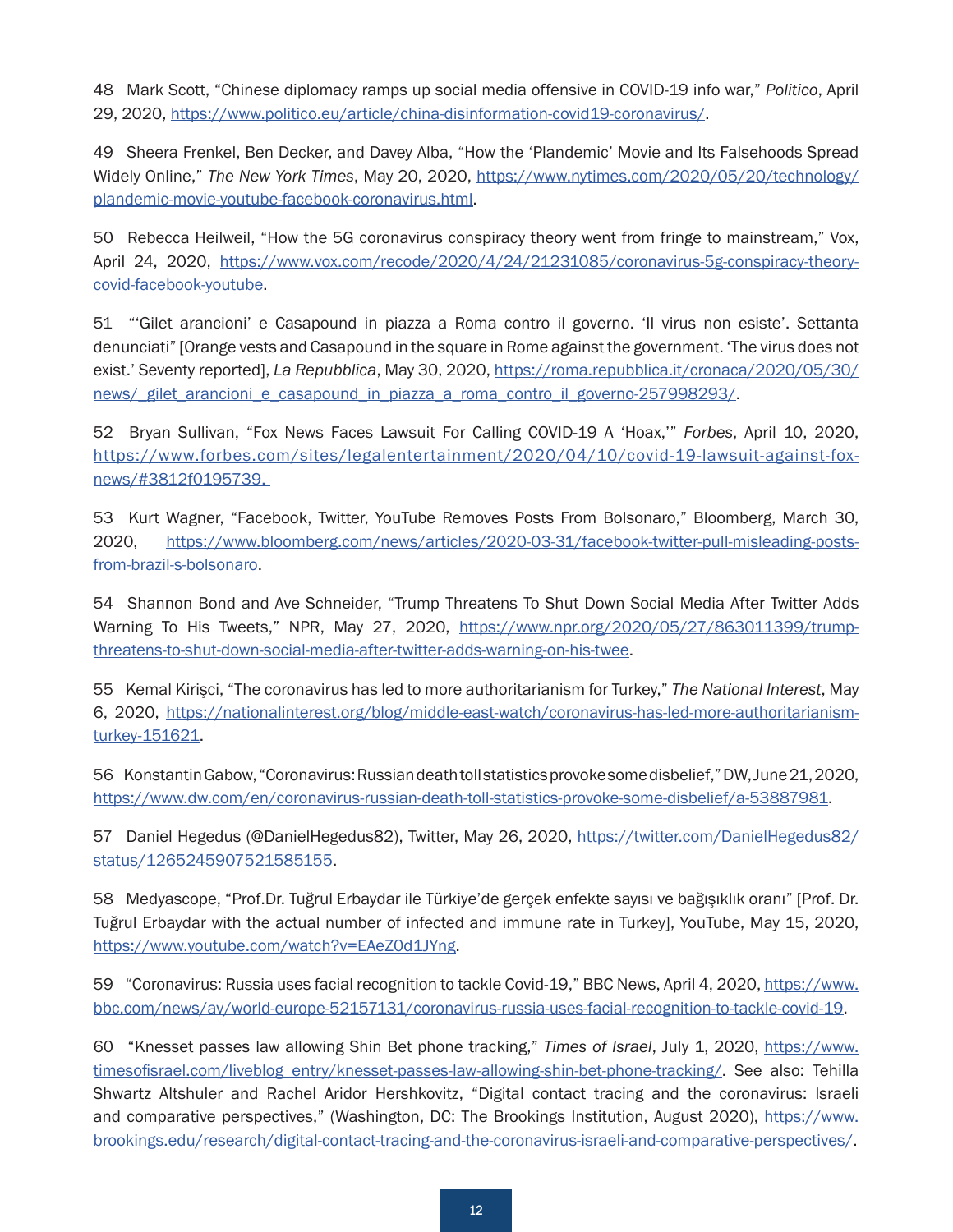<span id="page-12-0"></span>[61](#page-5-0) "Who is Dominic Raab?" BBC News, June 18, 2020,<https://www.bbc.com/news/uk-politics-52064637>.

[62](#page-5-0) "How the Republic of Korea flattened the COVID-19 curve: openness, transparency and democracy," UNESCO, April 22, 2020, [https://en.unesco.org/news/how-republic-korea-flattened-covid-19-curve](https://en.unesco.org/news/how-republic-korea-flattened-covid-19-curve-openness-transparency-and-democracy)[openness-transparency-and-democracy](https://en.unesco.org/news/how-republic-korea-flattened-covid-19-curve-openness-transparency-and-democracy).